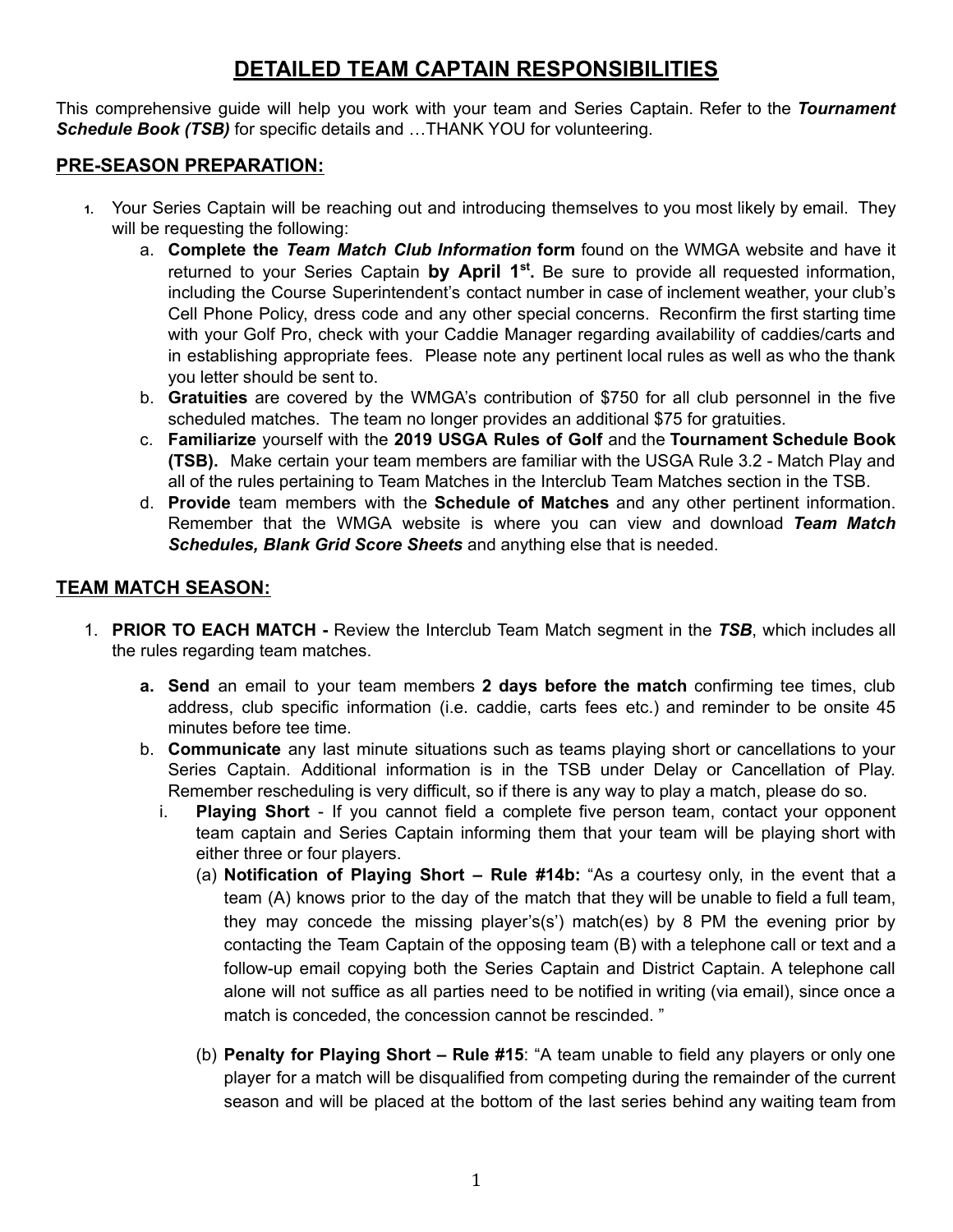the previous year. The team will forfeit all previously won points and each opposing team in the series will receive fifteen points."

- ii. **Weather Concerns** -- Check the weather forecast and **anticipate** problems. If there is concern, make sure you and hosting Team Captain have the Course Superintendent's contact number to find out if the course will be playable that morning. It is the hosting Team Captain's responsibility to inform you of the match status so communication can be made with the other teams before they leave home. **The goal is to play whenever possible**. Therefore, communicate to the Superintendent that our schedule is a short 2.5 week period and the best option would be to play. If the course is playable and enough caddies/carts are available, the match should be played. If your course is unplayable on the morning of the match, call your Series Captain immediately and assist in the re-scheduling. However, if your course is playable and caddies are available (but no carts allowed), the matches are to be played. If a player is unable to walk, she will forfeit her 3 points to her opponent, but all other players do not have to move up (stay in the position you were meant to play in for that day).
- iii. **Cancelled Match Procedure** -- The hosting Team Captain should call the Series Captain as early as possible so the teams can be notified. The Series Captain then informs the other captains about the cancellation and reminds the hosting Team Captain to leave word with the pro shop that the WMGA Team Matches have been cancelled. In conjunction with the hosting Team Captain, make arrangements for the match to be played on another day – preferably before the next scheduled round.

## 1. **DAY OF EACH MATCH –**

- a. **Arrive 45 minutes prior** to the first tee time to check on details. Remember to bring the *Final Team Entry Forms (FTEF)* **also known as the blue book, Interclub Team Matches section from the** *Tournament Schedule Book (TSB***), and the 2019 USGA Rules of Golf** along with the appropriate scoring sheets to the match.
- b. **Post team lineup -** carefully list your team in the exact order they are listed on the **Final Team Entry Form** which will be posted. Ensure the players are in the correct order prior to teeing off. You have the opportunity to correct the order before your team tees off to avoid forfeiting points. The penalty for playing out of order is severe! Also each player should list their club account number on the *Club Account Number Form*. Remember that the information of this form is sensitive, please pass this form around rather than posting it on a board.
- c. **Caddies and Carts -** No one player can bring a caddie or forecaddie unless specifically asked by a host club to do so. The Caddie Manager will assign that caddie. A player may use a golf cart; however, if caddies are available, a caddie must also be taken. The player shall be responsible for both cart and caddie expenses. Many clubs waive cost of the cart if player pays full caddie fee. If a player cannot walk or chooses not to walk when caddies are available, she must concede her match and forfeit her points. If that player wants a cart and no cart is available then the match can be rescheduled.
- d. **Score Sheets -** At the conclusion of the match, indicate on the *Team Match Results Sheet* the total points for your team and sign at the bottom. There are 3 points for each match, and 15 points at stake for the two competing teams. Check for the correct total score. Please ask your